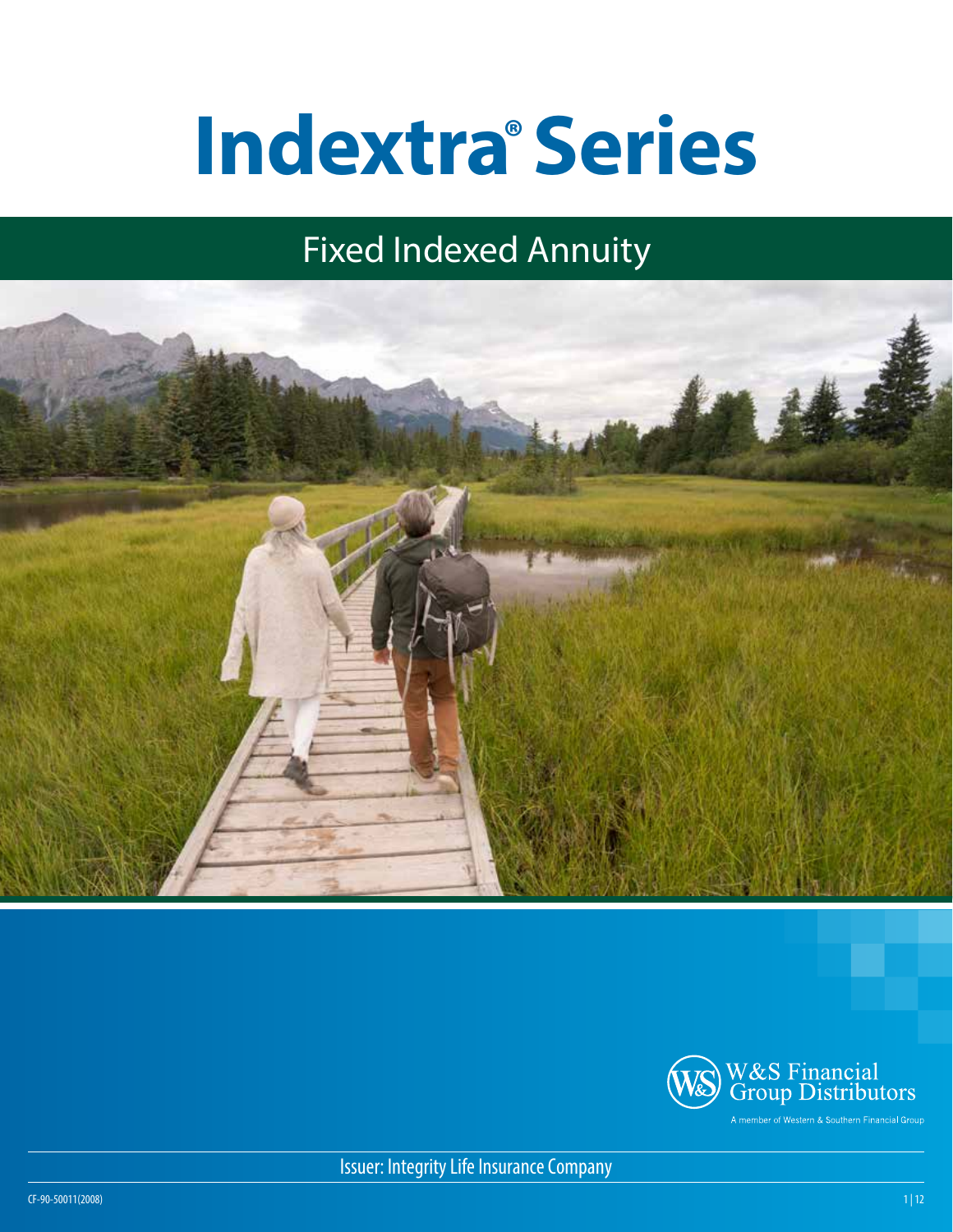## Why a Fixed Indexed Annuity?

Given the ongoing market volatility and low fixed interest rates of recent years, many Americans may share growing concern over those financial risks and the threat they pose to retirement security.

As a fixed indexed annuity, **Indextra** is a tax-deferred insurance product. It is designed both to protect its accumulated account value from loss due to negative changes in the market indexes associated with the annuity as well as to guarantee a lifetime income.

#### Upside Potential with Downside Protection

Indextra's blend of potential and protection offer you these advantages in a retirement strategy

**Opportunity:** Interest rates based in part on positive changes in market indexes. **Certainty:** Interest rates guaranteed to be never less than zero, even if the market indexes go down. **Security:** A guarantee that once interest is credited, it can never be lost due to declines in the market.

#### The Ups and Downs of the Market



#### **S&P 500® Index 12/31/96 – 12/31/191**

1997 1998 1999 2000 2001 2002 2003 2004 2005 2006 2007 2008 2009 2010 2011 2012 2013 2014 2015 2016 2017 2018 2019 2020+

*Downside protection may matter more than upside growth. A 15% decline one year, for example, requires a 17.6% advance the next just to break even. And if distributions (5%) are taken, breaking even requires a 25% advance.2*

Source: Morningstar Direct. Historical index performance is provided for illustrative purposes only. Past performance is not an indication of future results. It is not possible to invest directly in an index. 2 Figures are hypothetical and for illustrative purposes only and are not based on a particular investment. Withdrawals assumed to be at end of 12-month period.

Standard & Poor's Financial Services LLC (S&P), a subsidiary of The McGraw-Hill Companies, Inc., is the source and owner of the S&P 500 Index data contained or reflected in this material and all trademarks and copyrights related thereto. The presentation may contain confidential information and unauthorized use, disclosure, copying, dissemination or redistribution is strictly prohibited. Closing prices for S&P Dow Jones Indices' US benchmark indices are calculated by S&P Dow Jones Indices based on the closing price of the individual constituents of the index as set by their primary exchange. Closing prices are received by S&P Dow Jones Indices from one of its party vendors and verified by comparing them with prices from an alternative vendor. The vendors receive the closing price from the primary exchanges. Real-time intraday prices are calculated similarly without a second verification. This is a W&S Financial Group Distributors, Inc. presentation of the S&P 500 Index data. S&P is not responsible for the formatting or configuration of this material or for any inaccuracy in this presentation.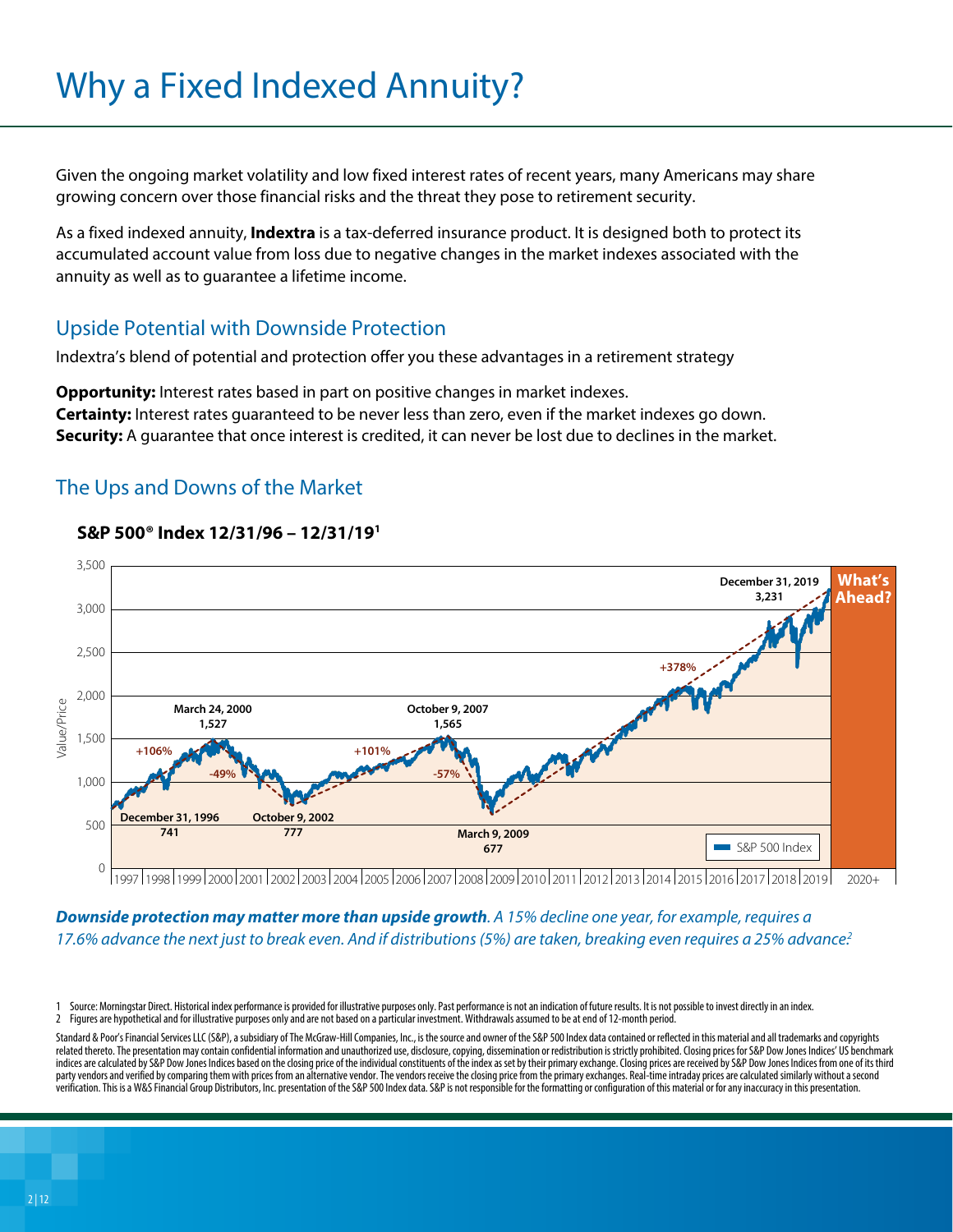Choose one option – or any combination – that suits your needs. Account value never declines due to index performance.

#### **GS Momentum Builder® Multi-Asset Class (GSMAC) Index1 One-, Two- and Three-Year Point-to-Point** 1

This index is sponsored by global investment bank Goldman Sachs. Its options credit positive interest, if any, every one, two or three years. The interest rate factors in the change in value of the index from the start date to the end date of the crediting period:

oldman

 $\blacktriangleright$  adjusted by a percentage (a participation rate declared in advance<sup>2</sup>)



#### **J.P. Morgan Strategic Balanced<sup>SM</sup> Index<sup>1</sup> One-, Two- and Three-Year Point-to-Point**

This index is sponsored by global investment bank J.P. Morgan. Its options credit positive interest, if any, every one, two or three years. The interest rate factors in the change in value of the index from the start date to the end date of the crediting period:

J.P.Morgan

 $\blacktriangleright$  adjusted by a percentage (a participation rate declared in advance<sup>2</sup>)



This option determines and locks in positive interest, if any, annually. It credits an interest rate that factors in the change in value of the S&P 500 Index from the start date to the end date of the one-year crediting period:

- > adjusted by a percentage (a 100% "participation rate" unless declared otherwise in advance<sup>2</sup>) and
- $\triangleright$  subject to a maximum (an "interest rate cap" declared in advance that will never be less than 1%)



This option credits daily interest at a fixed rate declared in advance and guaranteed for an index year. Integrity Life guarantees a minimum interest rate (minimum 1%) as defined in your contract.

Index objectives may not be met. See the separate client quide for this index for discussion of the details and risks of the index and its crediting periods.

The minimum participation rate is 10%.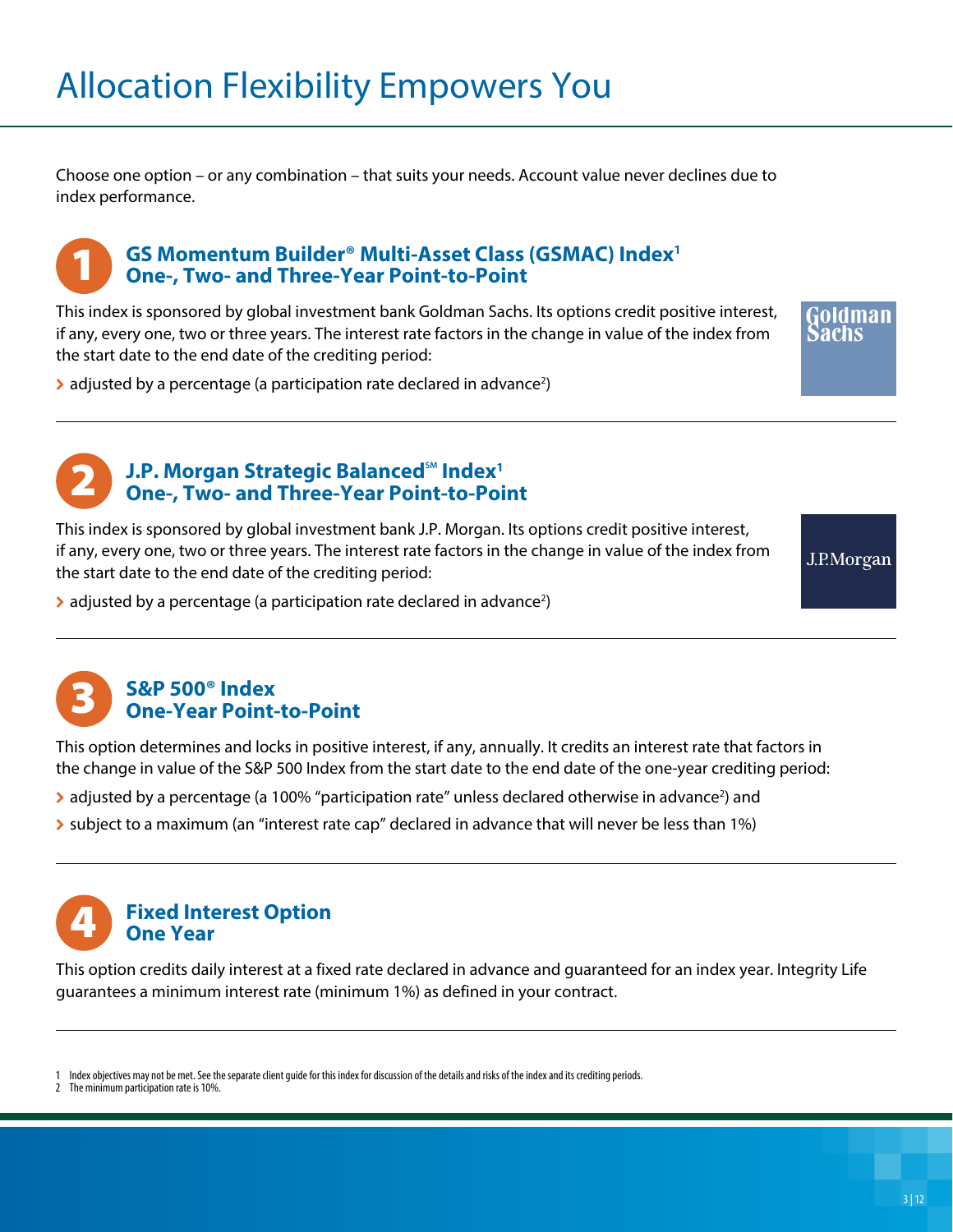#### Custom Designed for Annuities

Indextra offers one-, two- and three-year allocation options that reflect the performance of the **GS Momentum Builder® Multi-Asset Class (GSMAC) Index**. Goldman Sachs custom designed the index for:

- **▶ Diversification:** Mixing a wide variety of asset classes including international equities, international bonds and commodities – may provide return consistency over long periods.
- \ **Dynamic Asset Allocation:** A rules-based strategy based on momentum-investing principles allocates more to recent outperformers and less to recent underperformers based on past performance over three , six- and nine-month periods.
- \ **Stability:** Volatile markets can significantly impact performance. Monthly portfolio rebalancing may dampen risk and smooth returns in both rising and falling markets. Volatility is monitored daily and, to the extent the volatility cap is exceeded, the Money Market allocation is increased.

#### An Index that Pursues a World of Opportunity

The **GSMAC Index** aims to deliver returns that maximize gains for a given level of volatility. It is controlled for a 4.5% volatility target and a 5.0% volatility cap<sup>1</sup>. Six diverse asset classes are rebalanced on a **monthly** basis. Regular rebalancing offers long-term potential for more consistent returns across different market cycles, both high and low. Still, index objectives may not be met. Diversification may not protect against market risk.



1 Volatility is a measurement of changes in the Index's value using standard deviation. Volatility is monitored daily. To the extent it is necessary to meet the target and cap, the Index is partially uninvested.

For asset classes with two component indexes, neither may comprise more than half the maximum weight.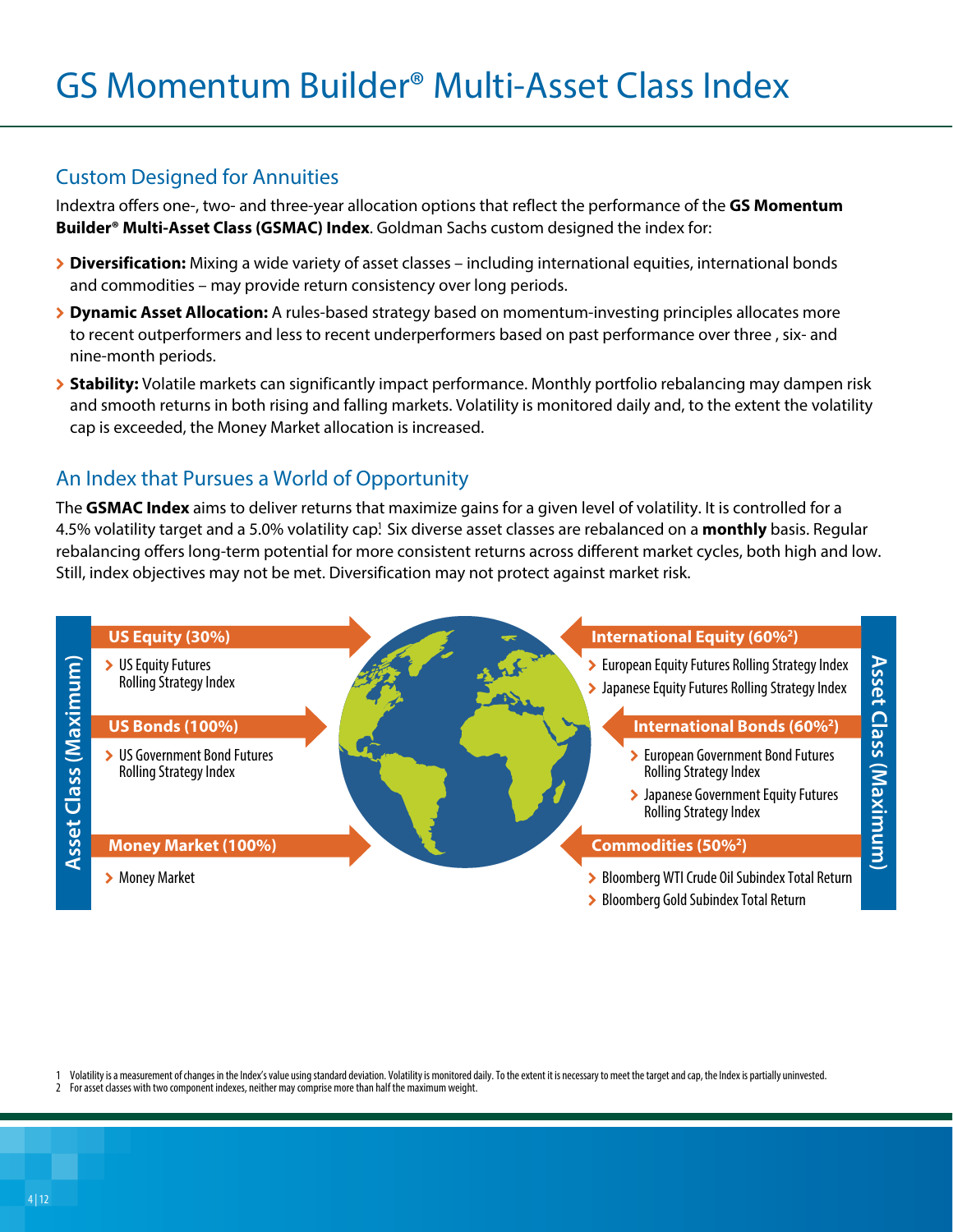#### Designed for Stable Growth

Indextra offers one-, two- and three-year allocation options that reflect the performance of the **J.P. Morgan Strategic Balanced<sup>SM</sup> Index**. Two components, one growth and one income, make up the rules-based index:

**1. High Dividend Stocks | Invesco S&P 500® High Dividend Low Volatility ETF**

High dividend stocks screened for volatility comprise the growth component of the Index. Using the 75 highest yielding stocks in the S&P 500, this ETF identifies the 50 least volatile. It then weights them by dividend yield. The ETF combines two investment themes: income and low volatility.

#### 2. Dynamically Rebalanced Bonds | J.P Morgan Total Return<sup>sM</sup> Index

Employing a dynamic, momentum-based allocation approach, the index combines traditional fixed income with opportunistic investing. It uses ETFs to allocate among 12 asset classes encompassing four market sectors (U.S. Treasuries, investment-grade credit, other government or agency bonds and other credit-based constituents). Bonds historically provide a measure of stability relative to the volatility of stocks.

#### An Index Weighted to Seek Smoother Returns for Interest Crediting

The **J.P. Morgan Strategic BalancedSM Index** rebalances between its stock and bond components on a **daily** basis. Rebalancing dissimilar asset classes may dampen risk and smooth returns in both rising and falling markets. The Index targets a 6% volatility! Still, Index objectives may not be met and may not protect against market risk.



1 Volatility is a measurement of changes in the Index's value using standard deviation. Volatility is monitored daily. To the extent it is necessary to meet the target, the Index is partially uninvested.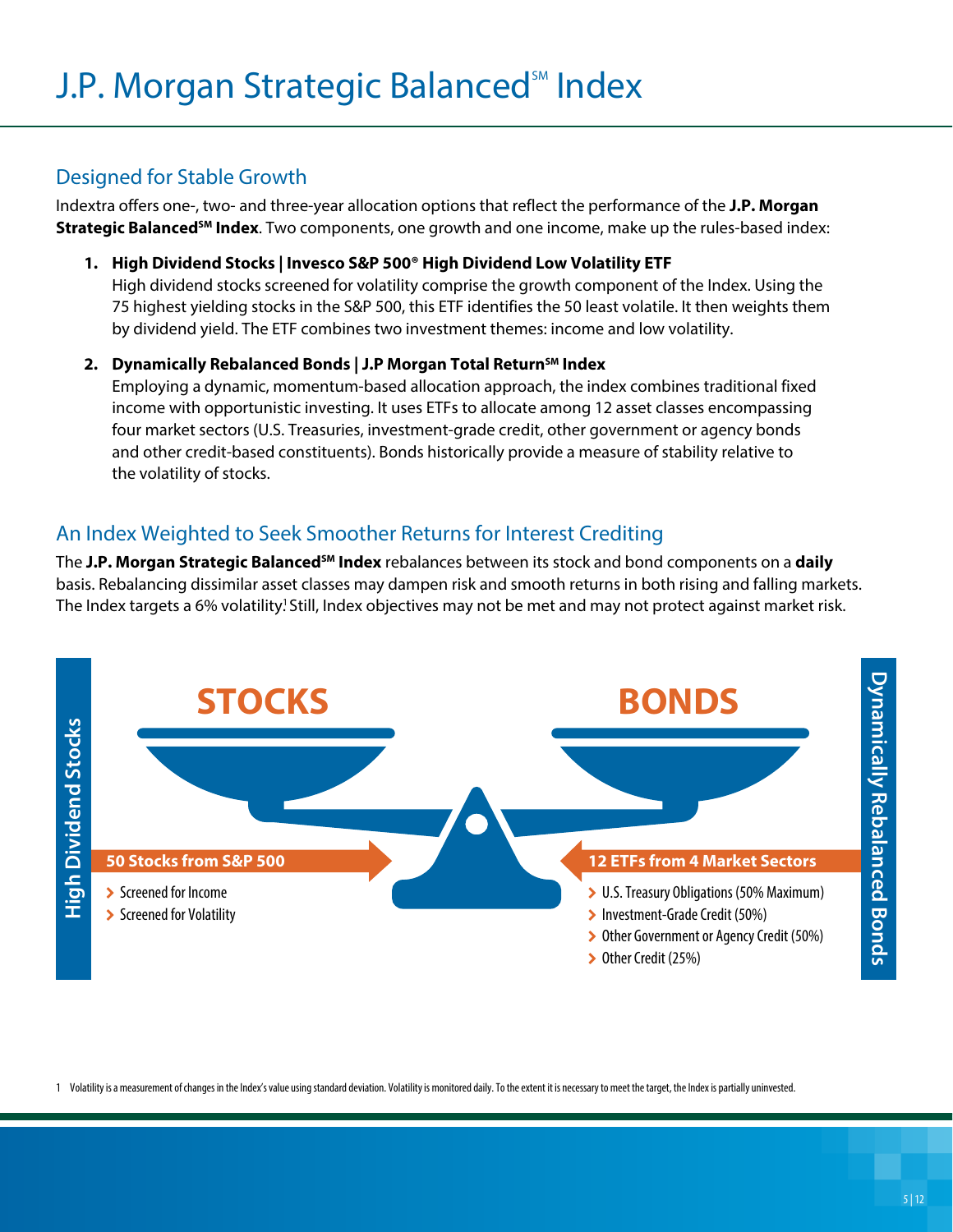#### Guaranteed Minimum Account Value: Protection Potential for You

Indextra guarantees positive value. Your withdrawal charge period (see page 10) has its own guaranteed minimum account value (GMAV) benefit. It is your initial premium less withdrawals, withdrawal charges and rider charges (if applicable), multiplied by the applicable guaranteed enhancement percentage.

At the end of the index year immediately following your withdrawal charge period, your account value is reviewed. If it is less than the GMAV shown below, the account value will be increased to equal it. Any increase goes to the fixed interest option. The benefit applies one time only. The account value still may fall below the GMAV in subsequent years if the interest credited is less than the charges taken for any optional riders.

| <b>Duration</b> (Withdrawal Charge Period)                                                          |           |           |           |           | 7-Year    | 10-Year   |
|-----------------------------------------------------------------------------------------------------|-----------|-----------|-----------|-----------|-----------|-----------|
| Guaranteed Minimum Account Value Percentage                                                         |           |           |           |           | 107%      | 110%      |
| <b>How Indextra Guarantee Works</b><br>(Example: \$100,000 Initial Premium)                         |           |           |           |           |           |           |
| <b>Year 7</b>                                                                                       |           | \$107,000 | 107%      |           |           |           |
| Year 10                                                                                             |           |           |           |           | \$110,000 | 110%      |
| \$105,000                                                                                           | \$106,000 |           | \$107,000 | \$108,000 | \$109,000 | \$110,000 |
| <b>Account Value</b>                                                                                |           |           |           |           |           |           |
| <b>Assumptions</b><br>> No withdrawals<br>> No quaranteed lifetime withdrawal benefit rider elected |           |           |           |           |           |           |

**Account value at time of calculation is less than \$107,000 or \$110,000, whichever is applicable**

Note: Percentages apply only to the withdrawal charge period stated. Assumes no withdrawals or rider charges.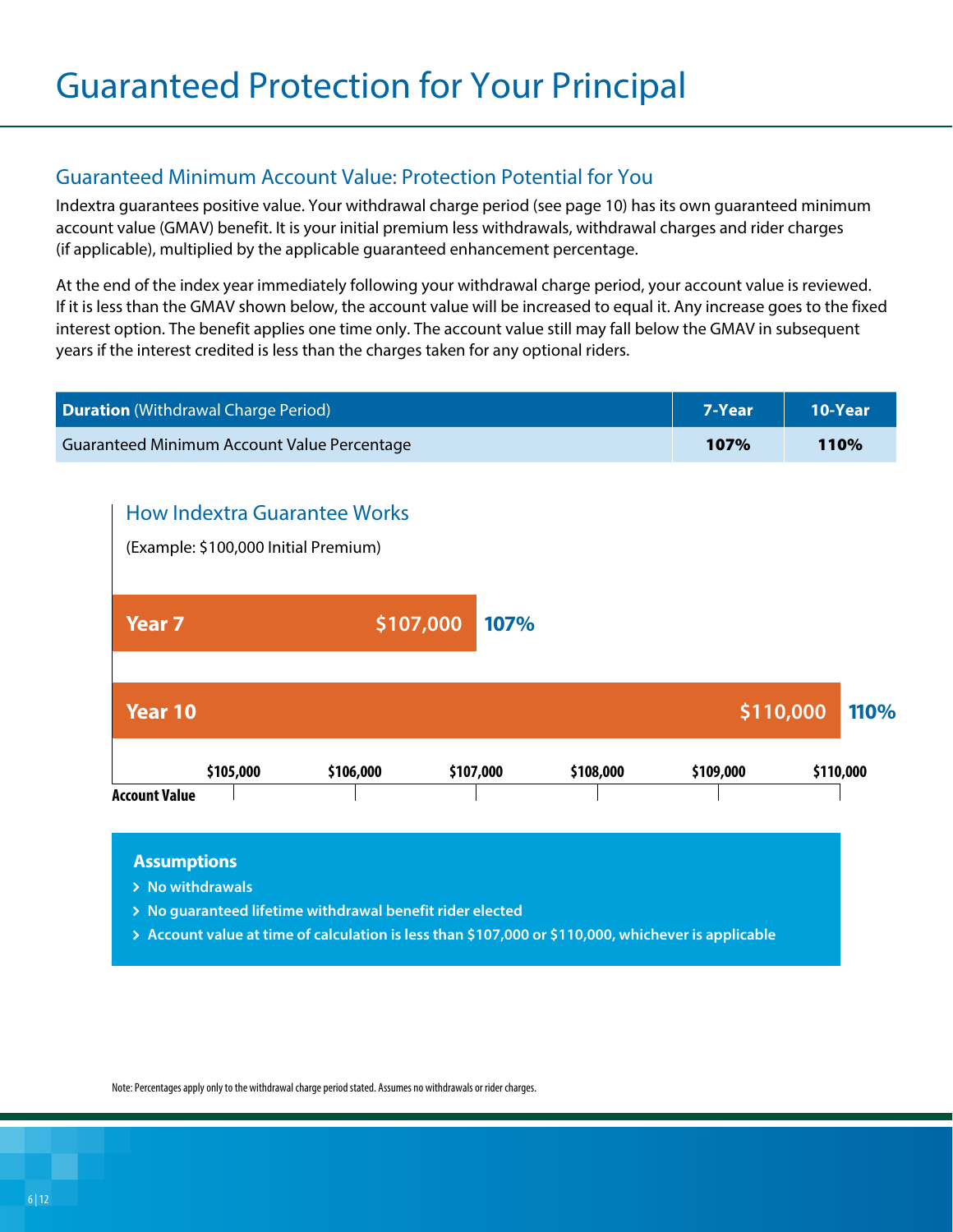#### Lifetime Guaranteed Withdrawals: Generate Income and Maintain Growth Potential

The Guaranteed Lifetime Withdrawal Benefit (GLWB) is an optional benefit available at issue for an additional charge, provided you (and your covered spouse, if you elect spousal coverage<sup>1</sup>) are age 45-80. It guarantees withdrawals<sup>2</sup> for the life of the covered person or persons (owner and spouse if the spousal GLWB is elected) – regardless of the account value – provided withdrawals are limited to the annual **lifetime payout amount (LPA)**.

The annual charge is 0.95% (1.50% maximum) of the benefit base for either the individual or the spousal benefit. While the charge is the same for the spousal benefit (for both spouses), the LPA is 90% of that for the individual benefit.

### When Can I Begin My GLWB Withdrawals?

Your LPA eligibility date is set when your Indextra contract is issued. It is the soonest you can begin your LPA withdrawals. It will never change. For the individual benefit, you can begin LPA withdrawals the index year after you turn age 60. If you are at least 60 on the first day after your sweep date, LPA withdrawals can begin right away.

For the spousal benefit? LPA withdrawals can begin the index year after the younger covered person turns age 60. If the younger covered person is at least 60 on the first day after the sweep date, LPA withdrawals can begin right away. The eligibility date doesn't change after either a spouse's death or at the removal of a spouse as a covered person.

#### What Determines My GLWB LPA?

Your LPA is your benefit base multiplied by your withdrawal percentage. Both are detailed below. The spousal benefit has a reduced LPA (for both spouses) rather than a higher cost. The spousal benefit is the individual LPA multiplied by a 90% spousal factor. Your LPA is set at the start of each index year and does not change during it.

### What Determines My GLWB Benefit Base?

Initially, your benefit base equals your account value as of your contract's sweep date. Annually, at the end of each index year, your benefit base is reset to the **greatest** of your:

- **Example 3 > Roll-Up base** an annual roll-up opportunity in the first 10 index years, based on your age and available for index years when you do not take a withdrawal
- \ **Account value —** your contract's premium and credited interest, adjusted for withdrawals and any associated withdrawal charges, less rider charges
- \ **Benefit base —** your benefit base at the start of the current index year, reduced for any adjusted nonguaranteed withdrawal (the greater amount of a proportional or a dollar-for-dollar reduction<sup>3</sup>) in the same year

**Sweep Date:** The date (one to 22 days after contract issue) when the account value moves to the allocation option(s). The sweep date marks the beginning of a contract's first index year and first crediting period(s).

<sup>1</sup> In OR, spousal includes domestic partner.<br>2 Benefit withdrawals can begin on the firs

Benefit withdrawals can begin on the first day of the first index year following the 60th birthday of the younger covered person. Nonguaranteed withdrawals (those taken before the eligibility date or for more than the eligible amount) reduce the value of the benefit and may even cause it to terminate.

<sup>3</sup> If the contract is at a point where the base (roll-up and benefit) is greater than the account value, the base is reduced by more than nonguaranteed withdrawal. So the nonguaranteed withdrawal reduces the account value by that amount and also reduces the base by the adjusted nonguaranteed withdrawal amount, which may be even more.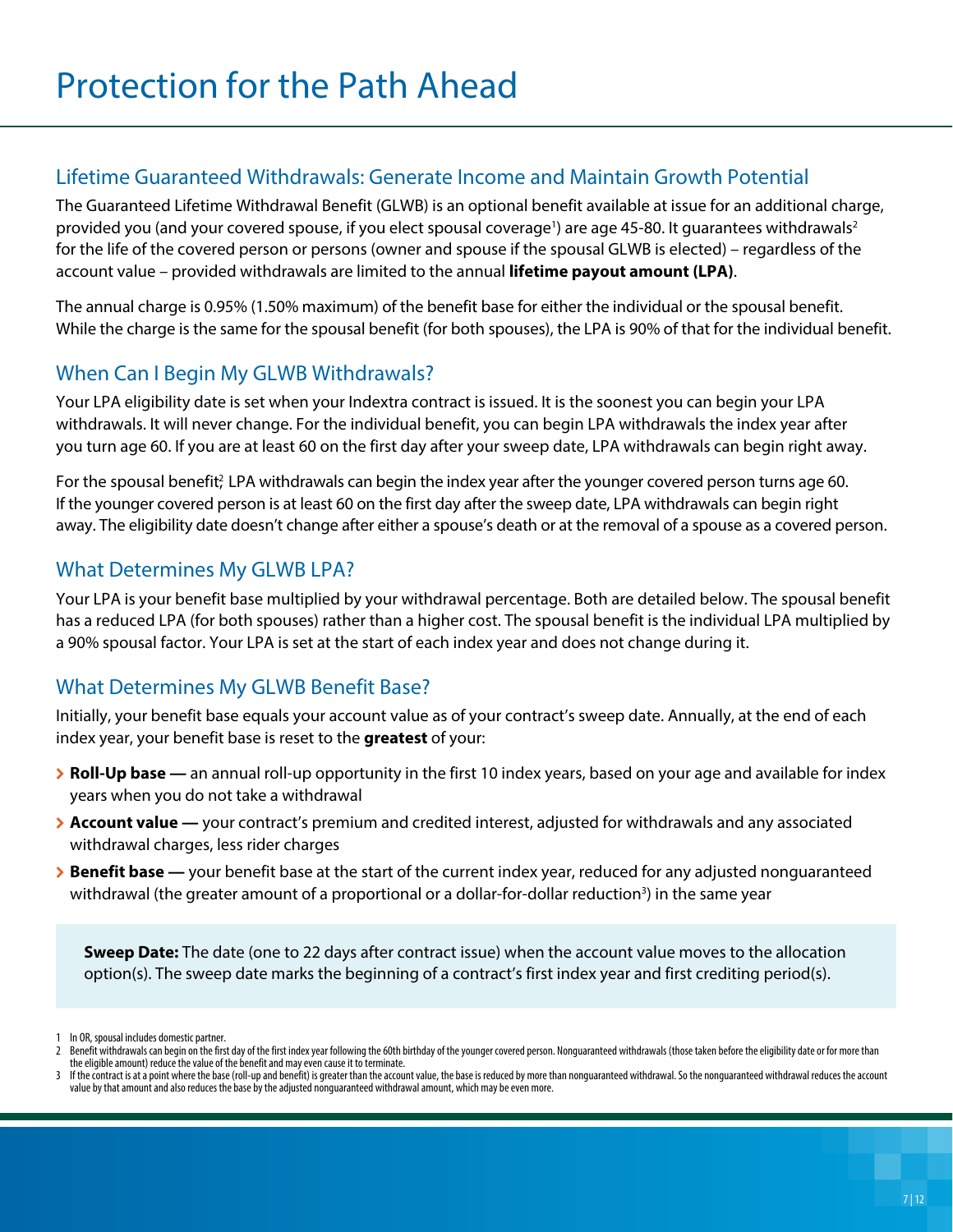#### How Does My GLWB Roll-Up Base Work?

A roll-up base is one factor used to determine your benefit base for the first 10 index years. Its initial value is your contract's account value on its sweep date. Annually then, after each of the first 10 index years – provided you take no withdrawals during that index year – a roll-up amount is added to your roll-up base. The roll-up amount is the premium minus withdrawals and withdrawal charges multiplied by a roll-up percentage.

Your roll-up percentage is based on your age as the sole covered person. For a spousal benefit, it is based on the age of the **younger** covered person. The roll-up percentage varies with the (younger) covered person's age at the time the roll-up amount is applied:

| (Younger) Covered Person's Attained Age | <b>Roll-Up Percentage</b> |
|-----------------------------------------|---------------------------|
| $45 - 60$                               | 5%                        |
| $61 - 74$                               | 6%                        |
| $75 - 90$                               | 7%                        |

#### What Determines My GLWB Withdrawal Percentage?

Your withdrawal percentage is based on your age at the time of your first withdrawal. For a spousal benefit, the withdrawal percentage is based on the age of the **younger** covered person. It locks in when you make your first withdrawal after your LPA eligibility date.

| <b>Covered Person's</b><br>Age at<br><b>First Withdrawal</b> | <b>Withdrawal</b><br>Percentage | <b>Covered Person's</b><br>Age at<br><b>First Withdrawal</b> | <b>Withdrawal</b><br>Percentage | <b>Covered Person's</b><br>Age at<br><b>First Withdrawal</b> | <b>Withdrawal</b><br>Percentage |
|--------------------------------------------------------------|---------------------------------|--------------------------------------------------------------|---------------------------------|--------------------------------------------------------------|---------------------------------|
| 60                                                           | 4.0%                            | 70                                                           | 5.0%                            | 80                                                           | 6.0%                            |
| 61                                                           | 4.1%                            | 71                                                           | 5.1%                            | 81                                                           | 6.1%                            |
| 62                                                           | 4.2%                            | 72                                                           | 5.2%                            | 82                                                           | 6.2%                            |
| 63                                                           | 4.3%                            | 73                                                           | 5.3%                            | 83                                                           | 6.3%                            |
| 64                                                           | 4.4%                            | 74                                                           | 5.4%                            | 84                                                           | 6.4%                            |
| 65                                                           | 4.5%                            | 75                                                           | 5.5%                            | 85                                                           | 6.5%                            |
| 66                                                           | 4.6%                            | 76                                                           | 5.6%                            | 86                                                           | 6.6%                            |
| 67                                                           | 4.7%                            | 77                                                           | 5.7%                            | 87                                                           | 6.7%                            |
| 68                                                           | 4.8%                            | 78                                                           | 5.8%                            | 88                                                           | 6.8%                            |
| 69                                                           | 4.9%                            | 79                                                           | 5.9%                            | 89                                                           | 6.9%                            |
|                                                              |                                 |                                                              |                                 | $90+$                                                        | $7.0\%$                         |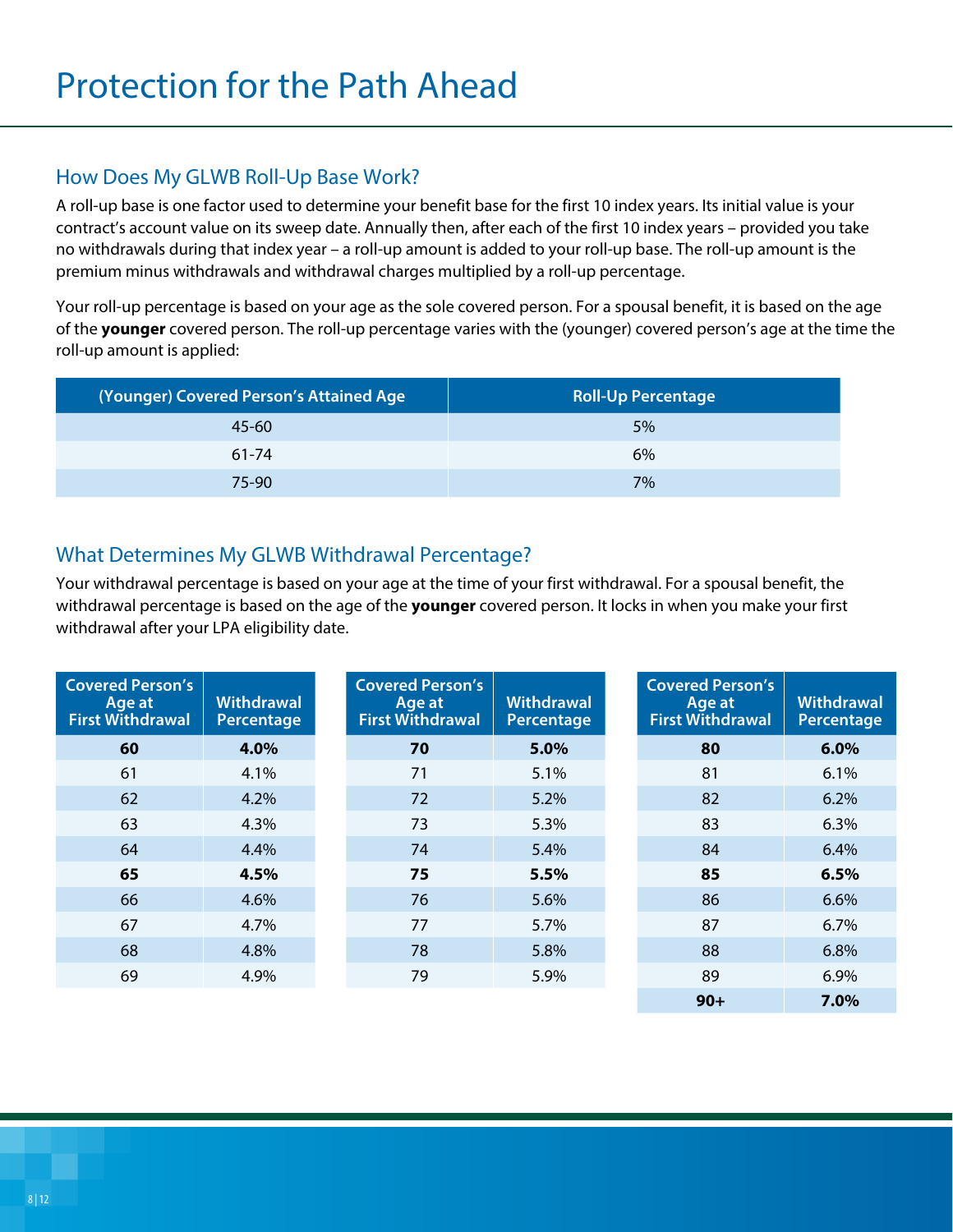#### Grow Your Annual Income Amount

Two time-related forces in your Indextra GLWB can work for you. One, delaying withdrawals enables you to take advantage of the benefit's roll-up. The roll-up is an automatic, age-based increase to the benefit's roll-up base for each index year of the first 10 that no withdrawals are taken. Two, the benefit's withdrawal percentage increases with your age 0.1% each year (up to age 90) until the first withdrawal after the LPA eligibility date.

#### Later May Be Greater: Consider Delaying Withdrawals<sup>1</sup>



*Planning may pay. If you could set aside money for retirement and know the annual income amount available from it would be significantly greater by delaying 10 full years to take it, would you do so?*

- 1 An increase in the benefit base and LPA does not increase the Indextra account value. The LPA is only available during your lifetime. The benefit base cannot be withdrawn, surrendered, paid as a death benefit or applied to an annuity option.
- The GLWB rider guarantees lifetime payments beginning on LPA eligibility date (the first index year after the younger covered person turns 60) as long as the rider is in effect and withdrawals are limited to the guaranteed amount available under the rider. If you withdraw more, guaranteed values usually decrease and rider may terminate. Once purchased, you cannot voluntarily terminate the rider until the beginning of the 6th index year. Once terminated, it cannot be reinstated.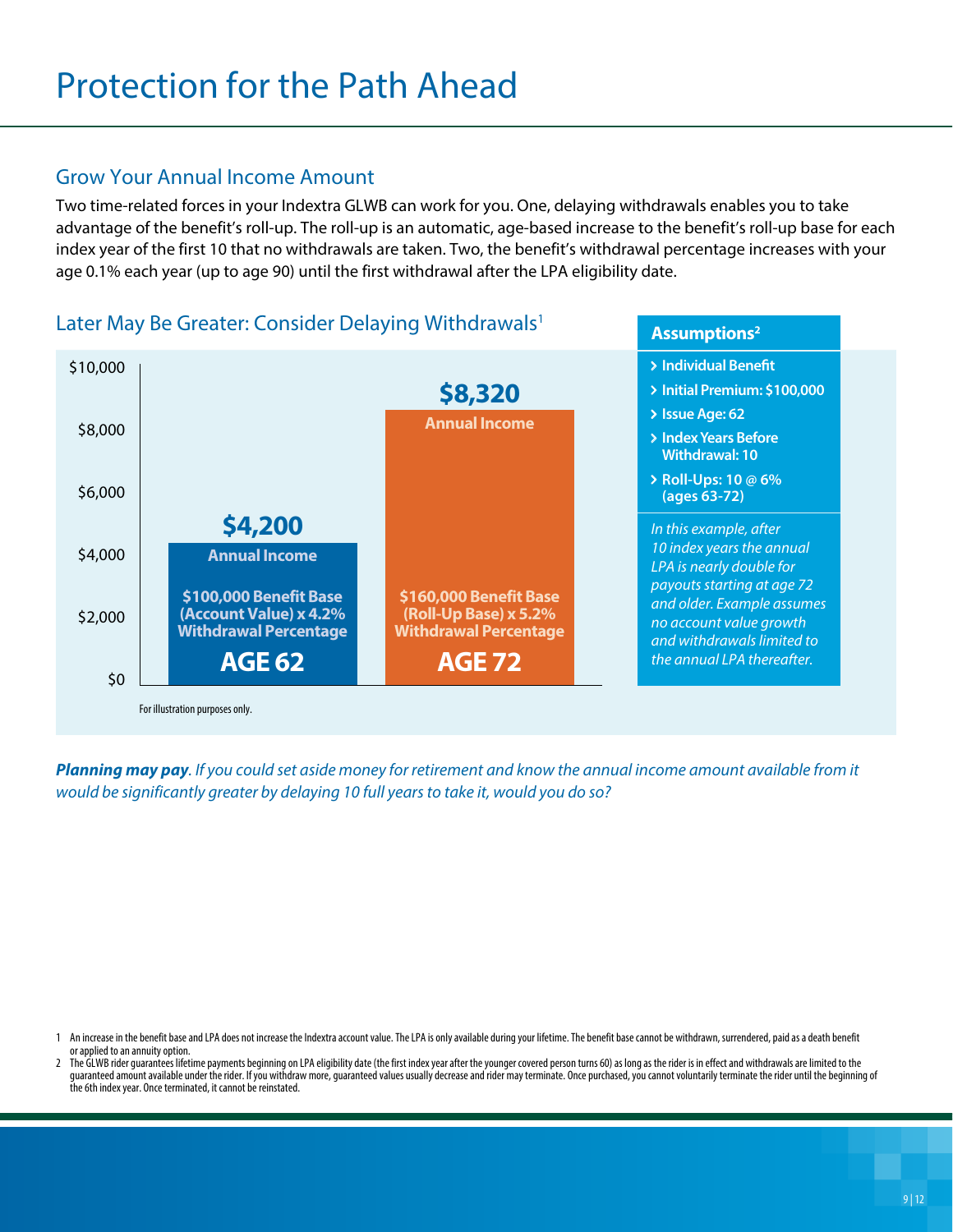#### Partial Withdrawals with No Withdrawal Charge<sup>1</sup>

Annuities are designed for long-term accumulation and retirement funding. Still, for financial flexibility, some liquidity is available while withdrawal charges apply. You may withdraw up to 10% of your beginning of the year account value (noncumulative; \$250 minimum) each index year without a withdrawal charge. Withdrawals of taxable amounts will be subject to ordinary income tax and, before age 59½, generally will be subject to a 10% IRS penalty tax. Amounts withdrawn from indexed interest options before the end of a crediting period receive no interest for that period.

#### Withdrawals with No Withdrawal Charge<sup>1</sup>

In addition to the partial withdrawal provision described above, with required prior notification withdrawals may be free of charge for the following reasons:

- $\blacktriangleright$  Limited life expectancy<sup>2,3</sup>
- $\triangleright$  Confinement to a nursing home, hospital or licensed health care facility<sup>2,3</sup>
- > Required minimum distributions (RMDs)
- $\blacktriangleright$  Full annuitization<sup>4</sup>

#### Declining Withdrawal Charge

A withdrawal charge applies only to amounts in excess of the free withdrawal amount and decreases over time. Choose a 7- or 10-year withdrawal charge period (availability may vary). Withdrawal charge choices are permanent.

If you're comfortable with a longer withdrawal charge period, the advantage is the opportunity for higher interest rates. The indexed interest options may have higher interest rate caps (if applicable) and/or higher participation rates. And the fixed interest option may credit a higher rate. Withdrawal charges decrease as shown:

| <b>Index Year</b>         |                   | $1*$ | $\overline{2}$ | 3              | 4  | 5  | 6                | $7**$ | 8  | 9      | $10***$ | $11+$ |
|---------------------------|-------------------|------|----------------|----------------|----|----|------------------|-------|----|--------|---------|-------|
| 7-Year Charge             |                   | 9%   | 8.5%           | 8%             | 7% | 6% | 5%               | 4%    | 0% | 0%     | 0%      | 0%    |
| 10-Year Charge            |                   | 9%   | 8.5%           | 8%             | 7% | 6% | 5%               | 4%    | 3% | 2%     | 1%      | 0%    |
|                           |                   |      |                |                |    |    |                  |       |    |        |         |       |
| <b>California</b><br>Only | <b>Index Year</b> | $1*$ | 2 <sup>1</sup> | $\overline{3}$ | 4  | 67 | $6 \overline{6}$ | $7**$ | 8  | $9***$ | $10+$   |       |
|                           | 7-Year Charge     | 9%   | 8%             | 7%             | 6% | 5% | 4%               | 3%    | 0% | 0%     | $0\%$   |       |
|                           |                   |      |                |                |    |    |                  |       |    |        |         |       |

10-Year Charge 9% 8% 7% 6% 5% 4% 3% 2% 1% 0%

The first "year" of the withdrawal charge period begins when the contract is issued and ends at the end of the first index year. Charges apply to fullsurrenders before the sweep date.

- \*\* The withdrawal charge period will end on the day before the seventh contract anniversary, regardless of when the seventh index year ends.
- The withdrawal charge period will end on the day before the 10th contract anniversary (ninth anniversary for CA), regardless of when the 10th index year ends.

Withdrawals will reduce the contract value and the value of the death benefit.

Limited life expectancy waiver available if, after contract issue, the owner is diagnosed with a life expectancy of 12 or fewer months. Confinement waiver available on or after the first contract anniversary after the owner is confined for at least 60 consecutive days, if owner is not confined at contract issue.

3 The waiver is not available in CA and CT.

4 For full annuitization after first year in FL or second contract year for all other states, as guaranteed in contract.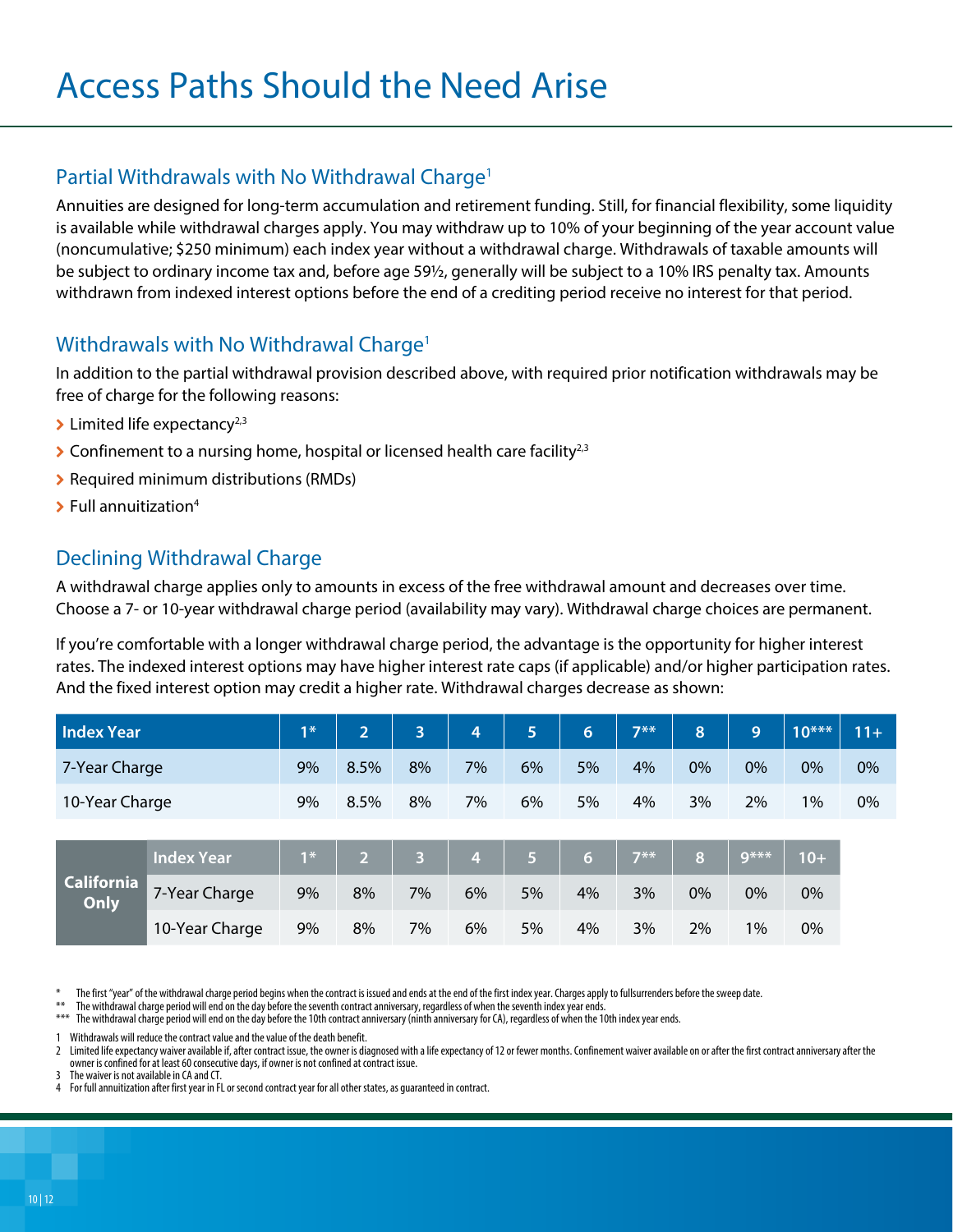#### Backed by Strength

Since Indextra is designed for retirement needs, you may own it for a long time. So long-standing financial strength may be important to you. The issuing and parent companies backing Indextra feature many strong points.



#### Supported by Capital

Capitalizations is another measure of financial strength. It means having the resources to pay our customers. We're proud of our capital reserves that support company stability to help us weather challenging economic times for you. Our capital-to-asset ratio is more than double that of our top competitors. That can help secure your retirement.



GAAP Capital-to-Asset Ratio. \$58,398M Total Assets; \$47,514M Total Liabilities; \$10,884M Total Capital (or Equity) as of 12/31/2019

### *Ready to Go with Indextra?*

*The maximum premium is either \$1 million (age 18-75) or \$750,000 (age 76-85). The minimum is \$15,000. Issue ages (owner and annuitant) are 18-85.*

1 Superior ability to meet ongoing insurance obligations (second highest of 13 ratings; rating held since June 2009). Rating is current as of August 2020 and is subject to change. Rating refers to the claims-paying ability of the insurance company and does not reflect the performance or safety of any investment product. The rating agency uses proprietary evaluation criteria and rating scale.

The Comdex Ranking is a composite of the financial strength ratings as determined by Standard & Poor's Moody's, A.M. Best and Fitch. It ranks insurers on a scale of 1 (lowest) to 100 in an effort to reduce confusion over ratings because each rating agency uses a different scale. Ranking is current as of August 2020 and is subject to change.

This may contain information obtained from third parties, including ratings from credit ratings agencies such as Standard & Poor's. Reproduction and distribution of third party content in any form is prohibited except with the prior written permission of the related third party. Third party content providers do not guarantee the accuracy, completeness, timeliness or availability of any information, including ratings, and are not responsible any errors or omissions (negligent or otherwise), regardless of the cause, or for the results obtained from the use of such content. THIRD PARTY CONTENT PROVIDERS GIVE NO EXPRESS OR IMPLIED WARRANTIES, INCLUDING, BUT NOT LIMITED TO, ANY WARRANTIES OF MERCHANTABILITY OR FITNESS FOR A PARTICULAR PURPOSE OR USE. THIRD PARTY CONTENT PROVIDERS SHALL NOT BE LIABLE FOR ANY DIRECT, INDIRECT, INCIDENTAL, EXEMPLARY, COMPENSATORY, PUNITIVE, SPECIAL OR CONSEQUENTIAL DAMAGES, COSTS, EXPENSES, LEGAL FEES, OR LOSSES (INCLUDING LOST INCOME OR PROFITS AND OPPORTUNITY COSTS OR LOSSES CAUSED BY NEGLIGENCE) IN CONNECTION WITH ANY USE OF THEIR CONTENT, INCLUDING RATINGS. Credit ratings are statements of opinions and are not statements of fact or recommendations to purchase, hold or sell securities. They do not address the suitability of securities or the suitability of securities for investment purposes, and should not be relied on as investment advice.